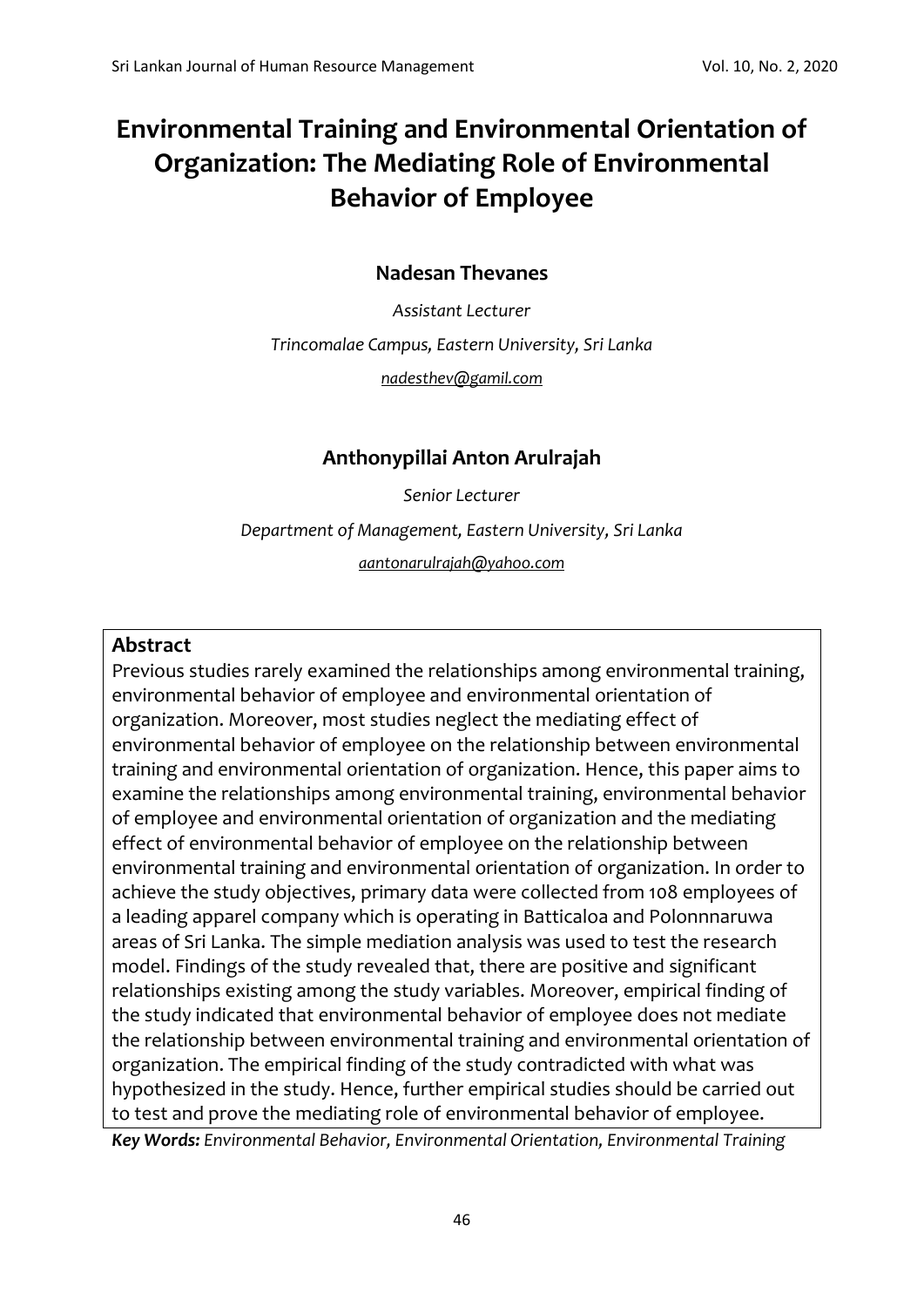## **Introduction**

In general, industrial development highly contributes to several grave environmental problems such as climate change, global warming, ozone depletion, air, water and land pollution, reduction of bio diversity, destruction of natural resources and etc. These environmental problems turned the spot light on the organizations to focus on environmental protection and management. On the other hand, institutional actors (government, environmentally conscious customers, community and environmental target groups and industry associations) imposed the pressure on organizations to concern about the environment (Delmas and Toffel, 2004). Hence, organizations increase their attentions towards environmental orientation of organization to mitigate their negative environmental impact and enhance the positive environmental impact. Environmental orientation of organization refers to the notion of organizational responsibility towards the environment, the importance of recognizing the negative impact of an organization on the environment and need to minimize such impacts (Banerjee, 2002).

In an organizational context, employees are viewed as the significant actors in determining the environmental orientation of the organization (Jabbour et al.,2010; Jabbour and Santos, 2008a; Jabbour and Santos, 2008b; Brio, Fernandez and Junquera, 2007; Kim et al., 2016; Ji et al., 2012; Opatha and Arulrajah, 2014; Daily and Huang, 2001; Govindarajulu and Daily, 2004; Thevanes and Arulrajah, 2016a; Thevanes and Arulrajah, 2016b). Arulrajah, Opatha and Nawaratne (2016) argued that every employee is responsible for environmental performance of an organization. Accordingly, environmental performance of employee leads to enhance the environmental performance of organization (Arulrajah, Opatha and Nawaratne, 2016). Hence, it is important to improve the employee's environmental competencies and positive environmental attitude and behavior to enhance their consideration and conscious participation on environmental management initiatives of the organizations. In general, the environmental performance of employee leads to improve the environmental performance of organization. Several authors suggested that employees with adequate positive environmental behaviors should be exemplary ones towards excellent environmental performance of organizations (Kim et al., 2016; Perron, Cote and Duffy, 2006; Sammalisto and Brorson, 2008; Paille and Boiral, 2013; Daily, Bishop and Govindarajulu, 2009; Boiral, Paille and Raineri, 2015; Robertson and Barling, 2013; Ones and Dilchert, 2012, Opatha and Arulrajah, 2014; Arulrajah, Opatha and Nawaratne, 2016).

Many scholars suggested that environmental training is a critical area of green human resource management (green HRM) which highly contributes to create environmental orientation of organization (Perron, Cote and Duffy, 2006; Zoogah, 2011; Ji et al., 2012; Opatha and Arulrajah, 2014; Arulrajah, Opatha and Nawaratne, 2015; Renwick, Redman and Maguire, 2008; Renwick, Redman and Maguire, 2013). Further, some researchers reported that organizations can create, develop and sustain environmentally friendly behaviors among the employees through providing the environmental training to them (Perron, Cote and Duffy, 2006; Renwick, Redman and Maguire, 2013).

Based on above research background, this research study explores the relationships among environmental training, environmental behavior of employee and environmental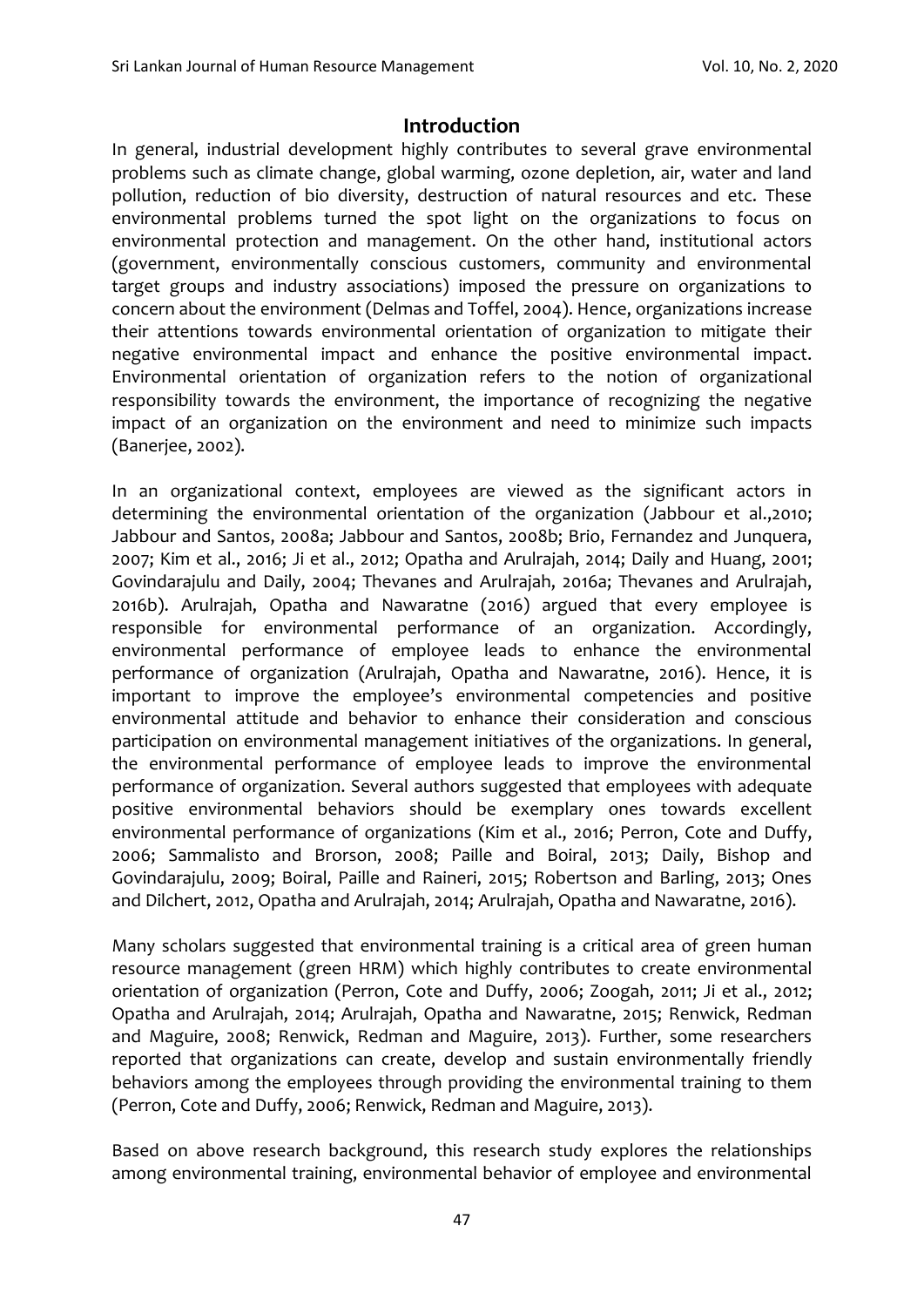orientation of organization and mediating role of environmental behavior of employee in the relationship between environmental training and environmental orientation of organization.

#### **Problem Statement**

Nowadays, managers are facing social and political pressures to improve the environmental orientation of their organizations (Ji et al., 2012). The governments of the countries have been implementing several international and local environmental standards, environment management systems and laws and regulations to prevent or minimize negative environmental impact of the organizations. In this context, there is also increasing attentiveness that has been paid by the organizations in implementing environmental initiatives in order to improve the environmental orientation of organization.

Even though, environmental training, environmental behavior of employee, environmental orientation of organization are considered as the interrelated concepts. Previous studies rarely examined the relationships among these concepts theoretically as well as empirically. Moreover, most studies neglect the mediating role of environmental behavior of employee in the relationship between environmental training and environmental orientation of organization. Kim et al. (2016) pointed out that further studies are needed to examine factors that encourage environmental behavior of employee, relationship between environmental training and employee green behavior, and related organizational outcomes such as environmental orientation of organization and environmental performance of organization. In addition, Renwick, Redman and Maguire (2013) pointed out that Green HRM has considerable research potential however, academic research is rather lagging behind the practice in this area including environmental training. They also pointed out that organizational level research studies are needed to examine the relationship between Green HRM practices and environmental performance. Moreover, Banerjee (2002) stated that broader studies are needed to explore the factors which determine the environmental orientation of organization.

Considering above evidences, the researchers of this study would like to conduct a research in order to fulfill the theoretical and empirical knowledge gaps in connection with the relationships among environmental training, environmental behavior of employee and environmental orientation of organization. Hence, the objectives of this study are to explore the relationships among environmental training, environmental behavior of employee and environmental orientation of organization and to test the mediating effect of environmental behavior of employee in the relationship between environmental training and environmental orientation of organization in a leading apparel company which is operating in Batticaloa and Polonnnaruwa areas of Sri Lanka.

This article is structured as follows. The next section presents the review of the relevant literature about environmental training, environmental behavior of employee and environmental orientation of organization and proposes the hypotheses; the third section provides the methodology of this study. Then, we present the findings and discussion of the study and finally, it ends up with the conclusion.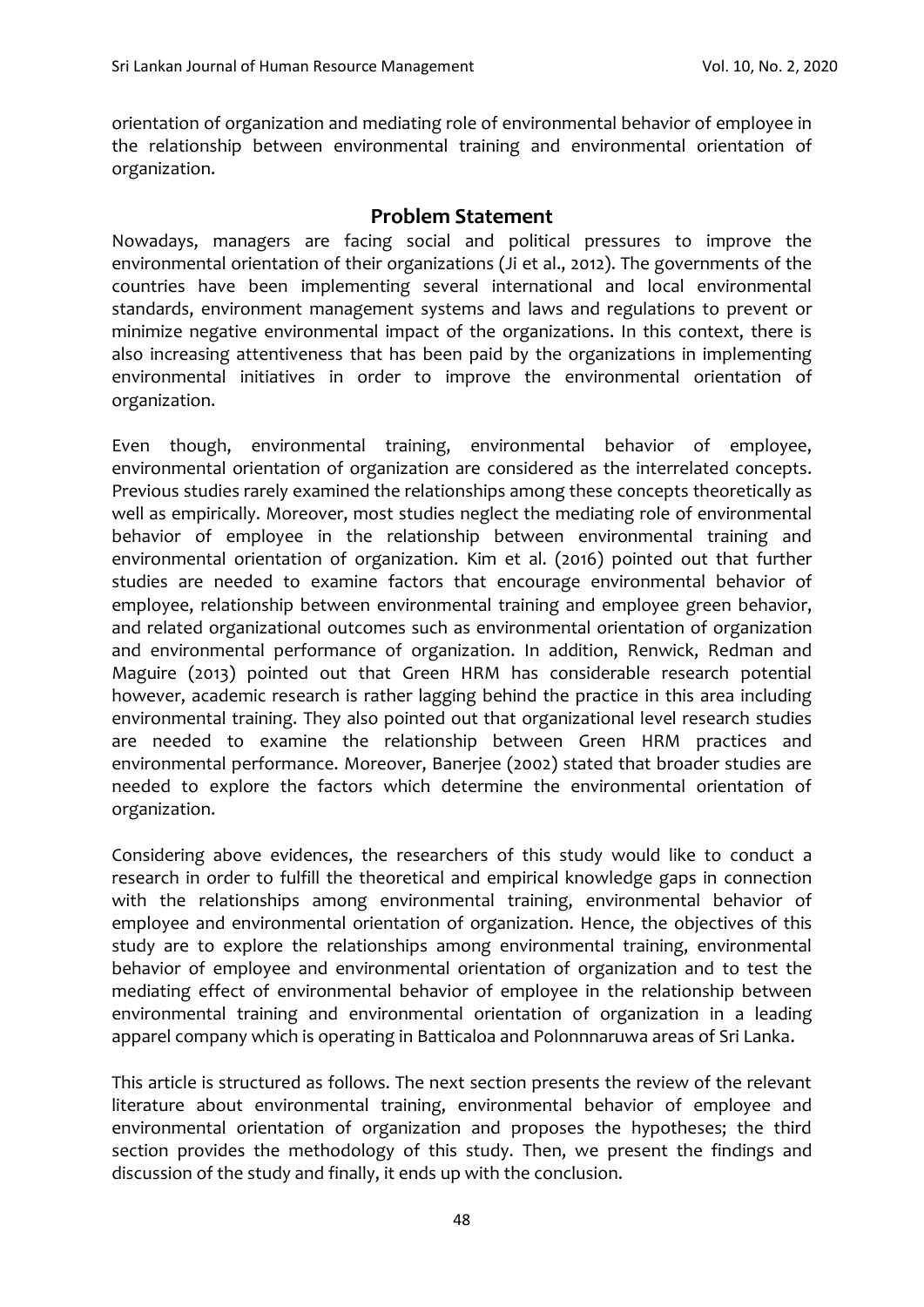# **Literature Review**

## *Environmental Training and Environmental Orientation of Organization*

Environmental training seems to be an important role of HRM and plays a crucial role in environmental management of organization (Wehrmeyer, 1996). It is because of that environmental training develops the environmental knowledge, skills and awareness of employees. Arulrajah, Opathaand Nawaratne (2015) also indicated that environmental training is an important aspect to create environmental concerned employees. Due to that, organizations are investing considerable amount of investment on environmental training.

Environmental training is considered as the essential tool to determine the environmental performance of the organization (Aragon–Correa, 1998). Moreover, ISO 14001 environmental management standards also mandated the environmental training to the employees. In addition, Cook and Seith (1992) argued that environmental training to employees leads to compliance with regulatory requirements, increase the employees' responsibility and liability, create positive public image, encourage employees to become stewards of the environment and motivate the employee to participate in the proactive environmental management.

Environmental training plays a major role by developing employees' skills to create innovative environmental management initiatives that will positively influence the environmental performance of organization (Cole, Elliott and Strobl, 2008). Without proper environmental training, it is impossible for an organization to achieve its environmental goals (Arulrajah, Opatha and Nawaratne, 2015). In addition, Ahmad (2015) suggested that environmental training makes the employees aware of different aspects and value of environmental management. Researchers have stated that environmental training and education improve the employee abilities to give high contribution to environmental management activities (Ramus, 2002; Renwick, Redman and Maguire, 2008). Jabbar and Abid (2014) have suggested that environmental training improves the employee's motivation towards eco initiatives and environmental performance of organization. In addition, environmental training helps to reduce waste, using the resources properly, conserve energy and reduce the causes of environmental degradation which in turn leads to environmental orientation of organization. Therefore, contemporary organizations focus more on providing the environmental training to the employees to ensure their active participation in the environment initiatives and activities of organizations which pave the path to enhance the environmental orientation of organization. According to the above literature, this review builds that environmental training has a positive relationship with environmental orientation of organization as the first hypothesis of this study:

*Hypothesis 1: There is a positive relationship between environmental training and environmental orientation of organization.*

## *Environmental Training and Environmental Behavior of Employee*

Organizations require appropriate environmental behavior of employees to create environmental orientation of the organization (Kim et al., 2016). When managers determine that a change in the organization is necessary, training activities are often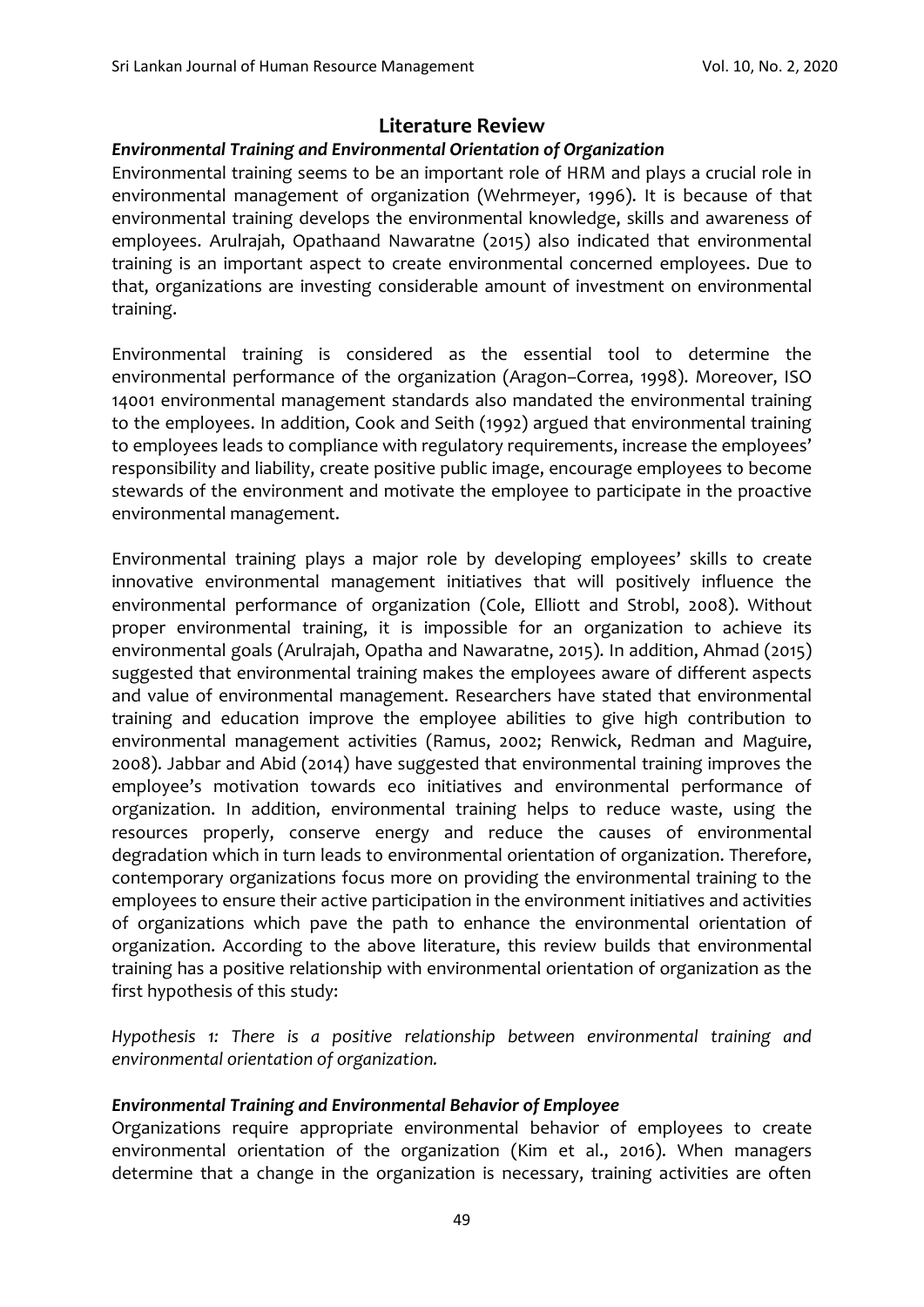among the first area for human resource management involvement (Jackson et al., 2011). In addition, Opatha (2009, p. 447) explained that training is a formal process of changing employee behavior and motivation in the way that will enhance employee's job performance and then organizational overall performance.

Graves, Sarkis and Zhu (2013) stated that the employee motivation is a key factor to promote the environmental behavior of employee. Organizations provide the environmental training in order to demonstrate proactive environmental behavior of employees in the organizations. In this context, Perron, Cote and Duffy (2006) have stated that environmental training is a key aspect or necessary condition for the environmental management effort which contributes to improve the employees' environmental behavior and responsible actions. Environmental training is providing opportunities to everybody to be trained on environmental management aspects (Opatha, 2013). Further, environmental training aims to assess the environmental issues, develop practical solutions to problems and promote environmentally responsible behaviors within the organization (Mangas, Martinez and Pedauye, 1997; Pooley and O'Connor, 2000).

However, few studies have considered the relationship between environmental training and environmental behavior of employee. In this study, the researchers fill this gap by reviewing the existing literature. There are research evidences that showed that provision of environmental training for the employees helps to change the positive environmental behavior of employees (North, 1997; Sammalisto and Brorson, 2008). Moreover, Paille and Boiral (2013) have stated that the environmental training should also have a positive impact on environmental behavior of employee by promoting the values and knowledge necessary to promote appropriate environmental management initiatives in the organization. In addition, Renwick, Redman and Maguire (2013) have stated that environmental training and education help to improve the environmental actions and behaviors at workplace. Further, environmental transformational leaders have also engaged in coaching and mentoring to develop employees' capacity to address environmental issues, thereby increasing employees' feelings of competence, and, ultimately enhancing their level of motivation to engage in environmental behaviors (Graves, Sarkis and Zhu, 2013). Based on the above cited literature evidences, it is possible to show a positive relationship between environmental training and environmental behavior of employee. According to the above literature, this review builds that environmental training has a positive relationship with environmental behavior of employee as the second hypothesis of this study:

*Hypothesis 2: There is a positive relationship between environmental training and environmental behavior of employee.* 

## *Environmental Behavior of Employee and Environmental Orientation of Organization*

Environmentally proactive firms are interested in taking environmental actions that will improve the environmental performance of the organization's operations, products and services (Ramus, 2002). The employees are the ultimate actors in the environmental initiatives of the organization because they implement the changes in behaviors and routines which are required to achieve the environmental goals of the organization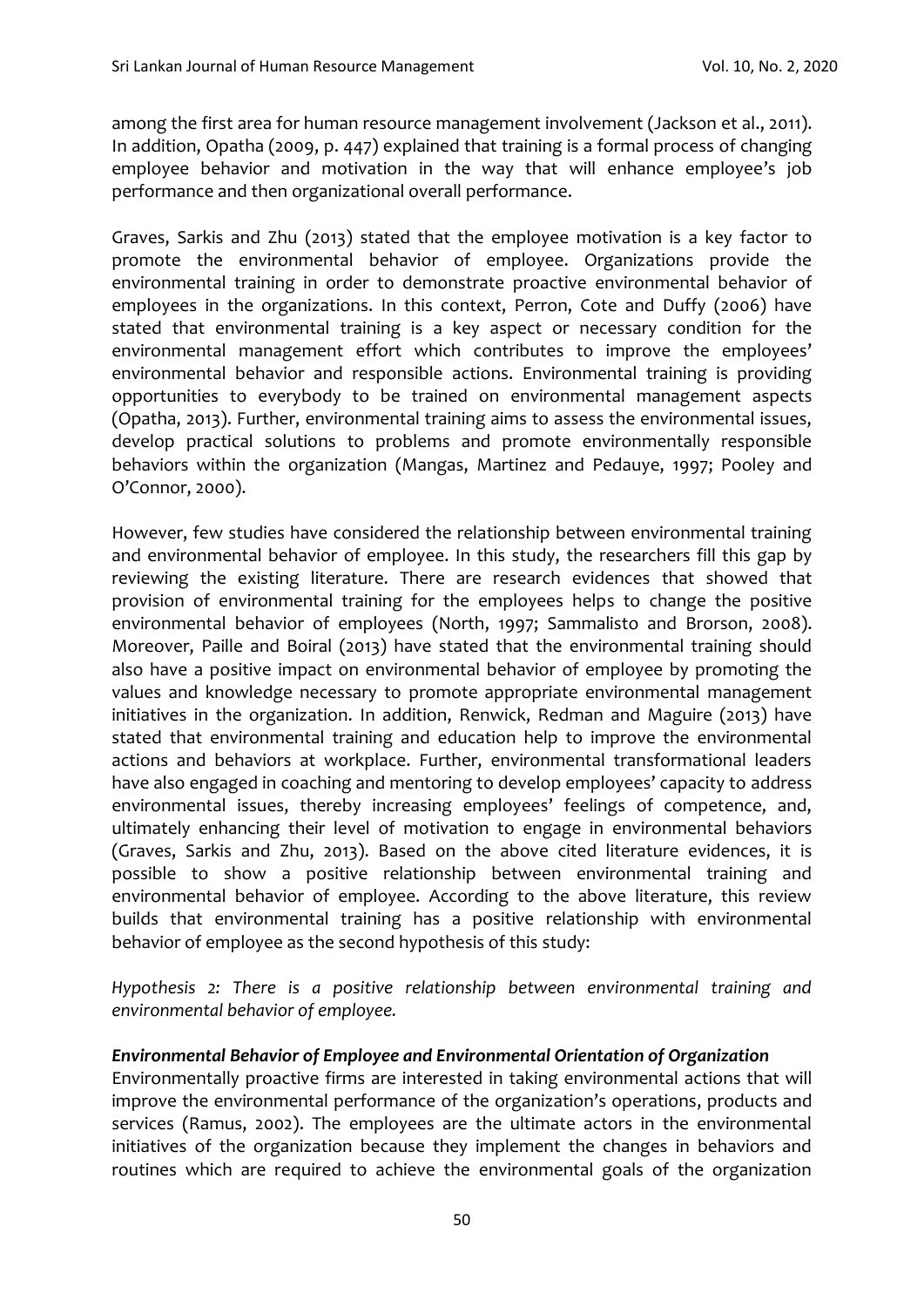(Perron,Cote and Duffy,2006). Therefore, environmental behavior of employee is considered as an important aspect to improve the environmental orientation of the organization.

Several authors have argued that environmental behavior of employee leads to improve the environmental orientation of organization (Unsworth, Dmitrieva and Adriasola, 2013; Young et al., 2015; Kim et al., 2016). Environmental behavior of employee includes broad set of eco-friendly activities in the workplace such as learning and thinking about the environment, developing and applying ideas to reduce the organization's negative environmental impact on physical environment, developing green products and processes and recycling as well as reusing (Graves, Sarkis and Zhu, 2013). These environmental friendly behaviors of employees contribute to environmental orientation of the organization (Kim et al., 2016).

Encouraging environmental behavior of employee is an important aspect to implement successful environmental programs in the workplace (Young et al., 2015). Moreover, Daily, Bishop and Govindarajulu (2009) have indicated that successful environmental programmes of the organization often depend on the environmental behavior of employee. Therefore, organizations provide incentives and rewards to the employees in order to encourage the environmental friendly activities and environmental behavior (Berry and Rondinelli, 1998; Jackson et al., 2011). Environmental behavior of employee is associated with the pollution prevention, internalization of environmental management practices, eco innovation and knowledge management within the organization (Boiral, Paille and Raineri, 2015).

Davis and Challenger (2013) suggested that organizations should provide the opportunities to the employees to engage in the environmental sustainability behavior to improve the environmental orientation of the employees. In other words, actual environmental behavior of employee such as printing double-sided, turning off electric appliances, using substitutes for polythene, reducing water wastage, reducing the paper usage, using public transport and many more aids to reduce negative environmental impact of organization, and such behaviors (actions and activities) improve the environmental orientation of organization. Therefore, this study proposes the third hypothesis:

*Hypothesis 3: There is a positive relationship between environmental behavior of employee and environmental orientation of organization.*

## *Mediating Role of Environmental Behavior of Employee in the Relationship between Environmental Training and Environmental Orientation of Organization*

According to Russell and Griffiths (2008), environmental behavior of employee is any action taken by employees that would improve the environmental orientation of the organization. In other words, environmental behaviors of employee such as reducing paper usage, reducing water usage, recycling waste, conserving energy and many more contribute to improve the environmental orientation of organization. In this context, North (1997) stated that providing the environmental training will result in a change in the environmental behavior among the employees. Moreover, providing training to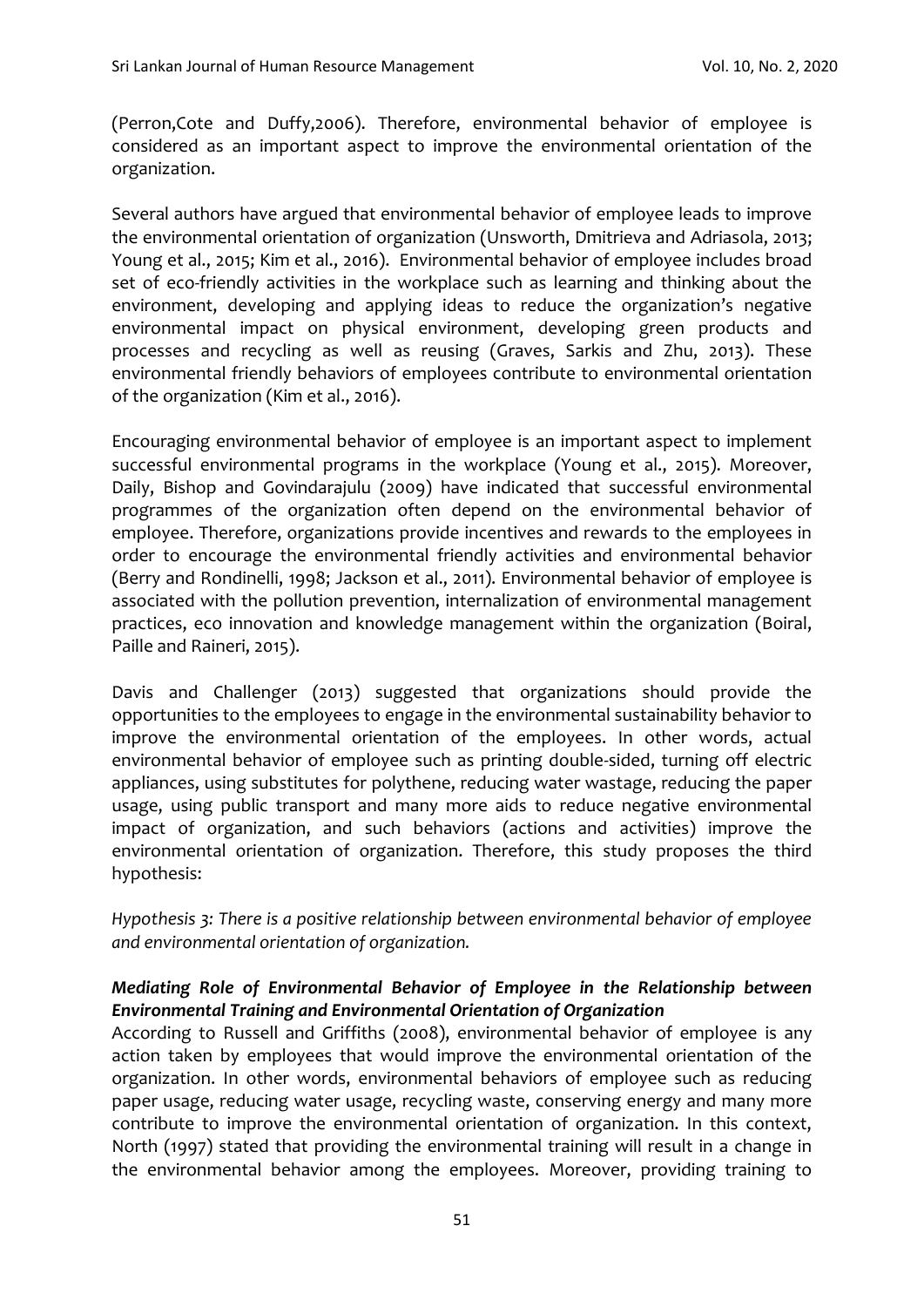encourage recycling and waste management and reducing long distance business travel (Jackson et al., 2011) are very useful actions and activities (behaviors) to reduce the negative environmental impact of the organizations. Environmental behavior of employee contributes to the greening of the organization (Robertson and Barling,2013). Hence, changing the environmental behavior of employee through the environmental training has a significant role in determining the environmental orientation of organization. Hence, the researchers of this study conclude that environmental behavior of employee mediates the relationship between environmental training and environmental orientation of organization. Therefore, this study proposes its fourth hypothesis as:

*Hypothesis 4: Environmental behavior of employee mediates the relationship between environmental training and environmental orientation of organization.*

Hence, based on the review, this study proposes a conceptual framework that shows the relationships among environmental training, environmental behavior of employee and environmental orientation of organization (see Figure 1)

#### **Figure 1: Conceptual Framework**



## **Method**

## *Sampling and Data Collection*

Due to limited research regarding the relationships among environmental training, environmental behavior of employee and environmental orientation of organization and mediating role of environmental behavior of employee in the relationship between environmental training and environmental orientation of organization, the researchers decided to conduct a quantitative investigation based on the review of literature. The empirical data for the current study were collected from a leading apparel company which provides environmental training to its employees and practices environmental management seriously in its operations. It is an ISO 14001 certified apparel manufacturing company in Sri Lanka. Hence, employees of this company are appropriate respondents to conduct this study. Apparel manufacturing sector of Sri Lanka has been recognized for its excellence in speedy delivery and reliability while keeping quality and innovation at global standard. Further, good industrial practices in labour management and environmental management have made Sri Lanka as an attractive destination for apparels made under ethical labour and environmental condition (Central Bank of Sri Lanka, 2015). Based on the environmental concern of the apparel industry as well as this particular company, this study has selected employees of that particular leading apparel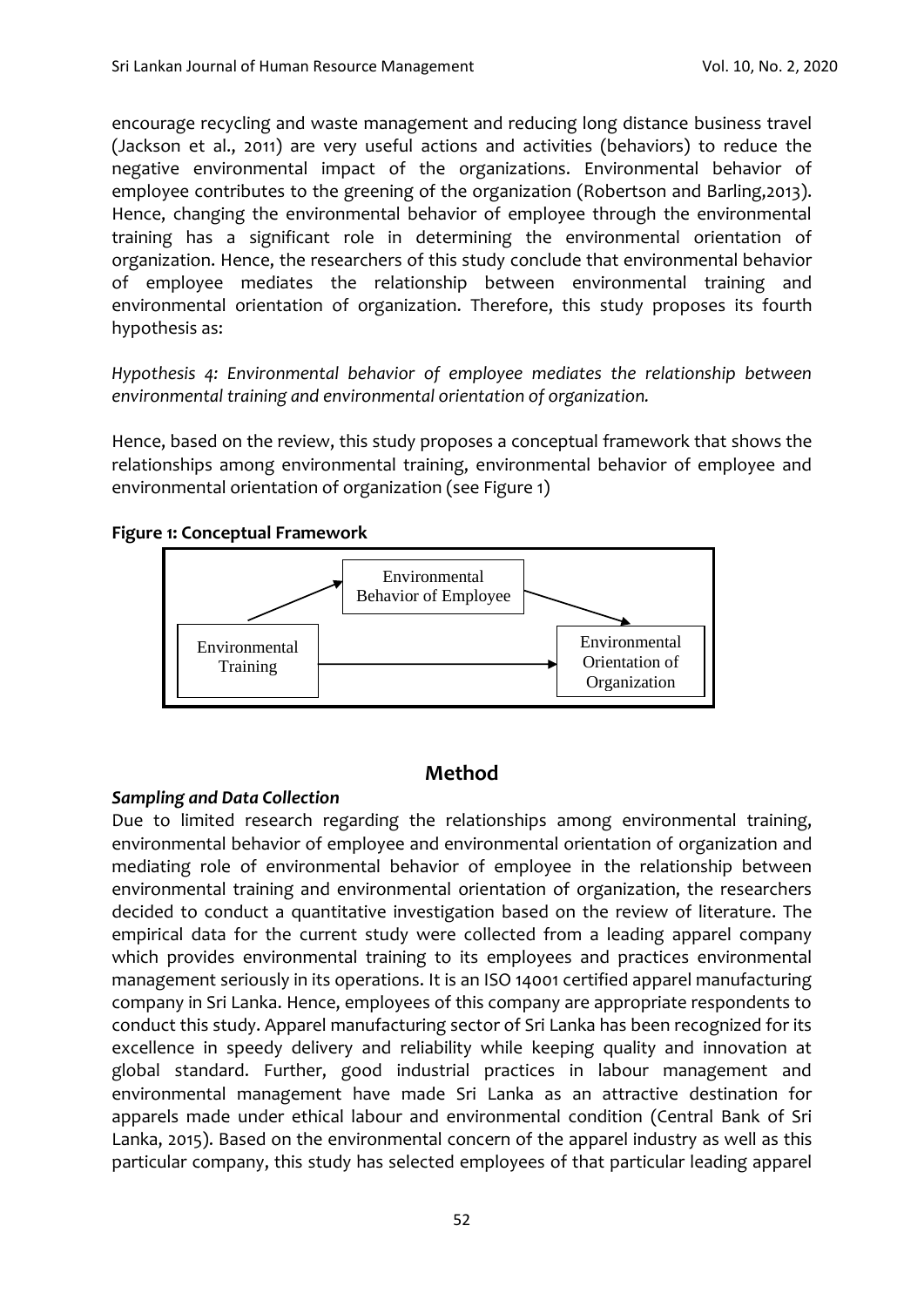company which is operating in Batticaloa and Polonnnaruwa areas of Sri Lanka. Therefore, conducting this study in Sri Lankan context could provide useful knowledge that helps Sri Lankan companies to develop their environmental orientation and performance.

The total population for the study was 185 employees in the selected leading apparel company which is operating in Batticaloa and Polonnnaruwa areas of Sri Lanka. Out of these, 108 employees were selected as the sample to conduct this research by using disproportionate stratified sampling method.

This study depends on primary data. The data of this study were collected from the respondents through a structured questionnaire. In order to ensure the content validity of the scale used, it is advised to largely adapt the items for each construct from prior research works (Luarn and Lin, 2005). Hence, all23question items related with this study were adapted from prior research works. The questionnaire contained three instruments relating to environmental training, environmental behavior of employee and environmental orientation of organization.

#### *Measures*

All constructs were measured with multiple items developed and tested in previous studies. Each item was measured on a five-point Likert-type scale anchored by 'strongly disagree' and 'strongly agree' response options.

This study has used an instrument adapted from past review works of Opatha and Arulrajah (2014) and Arulrajah, Opatha and Nawaratne (2015). This instrument can be used to measure environmental orientation of training (environmental training) in an organization that consists of four question items. This instrument had a Cronbach's alpha of 0.71 which is higher than 0.70. Hence, this instrument had a good reliability. To measure environmental behavior of employee, thirteen question items were used from past research works of Graves, Sarkis and Zhu (2013). The instrument had a good degree of reliability with a Cronbach's alpha of 0.91.Six question items were employed to quantify the environmental orientation of an organization from past research works of Bansal (2005) and Chan (2005). The instrument had a good level of internal consistency with a Cronbach's alpha of 0.87.

#### *Data Analysis Techniques*

Correlation analysis was conducted to examine the relationship between the variables (Jahangir & Begum 2008). According to Sekaran (2000), the correlation coefficient value (r) ranging from 0.10 to 0.29 is considered weak, from 0.30 to 0.49 is considered medium and from 0.50 to 1.0 is considered strong. However, according to Field (2005), correlation coefficient should not go beyond 0.8 to avoid multicollinearity. The correlation matrix shows that multi-collinearity does not threaten the validity of the data.

To test the relationship between environmental training and environmental orientation of organization (H1), environmental training and environmental behavior of employee  $(H<sub>2</sub>)$  and environmental behavior of employee and environmental orientation of organization  $(H_3)$  correlation analysis was used. Mediation analysis was used to examine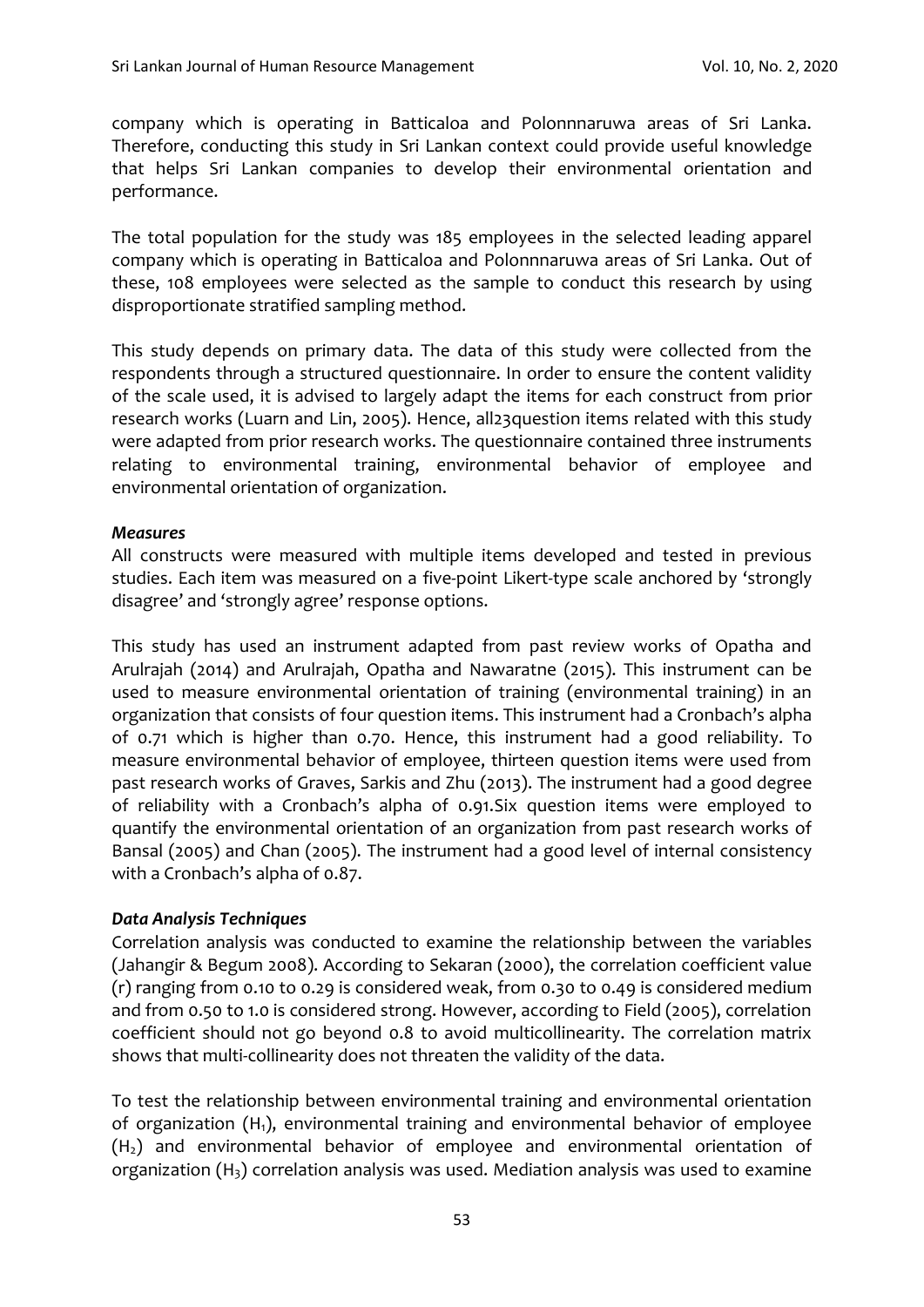the mediating effect of environmental behavior of employee on the relationship between environmental training and environmental orientation of organization. This method was proposed by Baron and Kenny (1986) and Frazier, Tix and Barron (2004) to examine the mediating effect. Their procedure presents four steps to be followed by performing the runs of three regression equations in order to establish a mediating effect of a variable on the relationship between a predictor variable and an outcome variable. The first step is to show that the predictor is significantly related to the outcome, and the second step is to show that the predictor is significantly related to mediator. To show that the mediator is significantly related to the outcome variable is the third step. The fourth step is to show that the strength of the relationship between the predictor variable and the outcome variable is significantly reduced when the mediator is added to the model. A study conducted by Opatha (2020) also applied the same method in testing the mediating role of lecturing behaviour on the relationship between lecturers' competence and students' satisfaction of lecturing.

## **Findings of the Study**

## *Profile of the Respondents*

In the survey, the gender distribution of the respondents is 73.1 percent males and 26.9 percent females. The results revealed that the respondents are young, with 54.6 percent between 21 and 30 years. In terms of educational background of the respondents, 75.9% of them were A/L qualified, 21.3% of them were graduates and 2.8% of them were postgraduates. More than 80 percent of the respondents are middle level employees. The results also revealed that 38.9 percent respondents have the work experience below 3 years, 27.8 percent of the respondents have work experience between 3 and 5 years and 33.3 percent of the respondents have the experience above 5 years.

## *Correlation Analysis*

Table 1 displays the correlations and descriptive statistics for all variables tested in the study. The descriptive statistics of the study suggest that there are high levels of environmental training and environmental orientation of organization existing in this leading apparel company. The results also imply that there are high degrees of positive environmental friendly behaviors existing among the company's employees towards environmental protection with mean scores from 3.78 to 4.17 out of 5.

Correlation analysis illustrates that environmental training has a strong positive correlation with environmental orientation of organization. Correlation analysis also shows that there is a positive correlation between environmental training and environmental behavior of employee. Further, correlation analysis indicated that environmental behavior of employee has a weak positive correlation with environmental orientation of organization.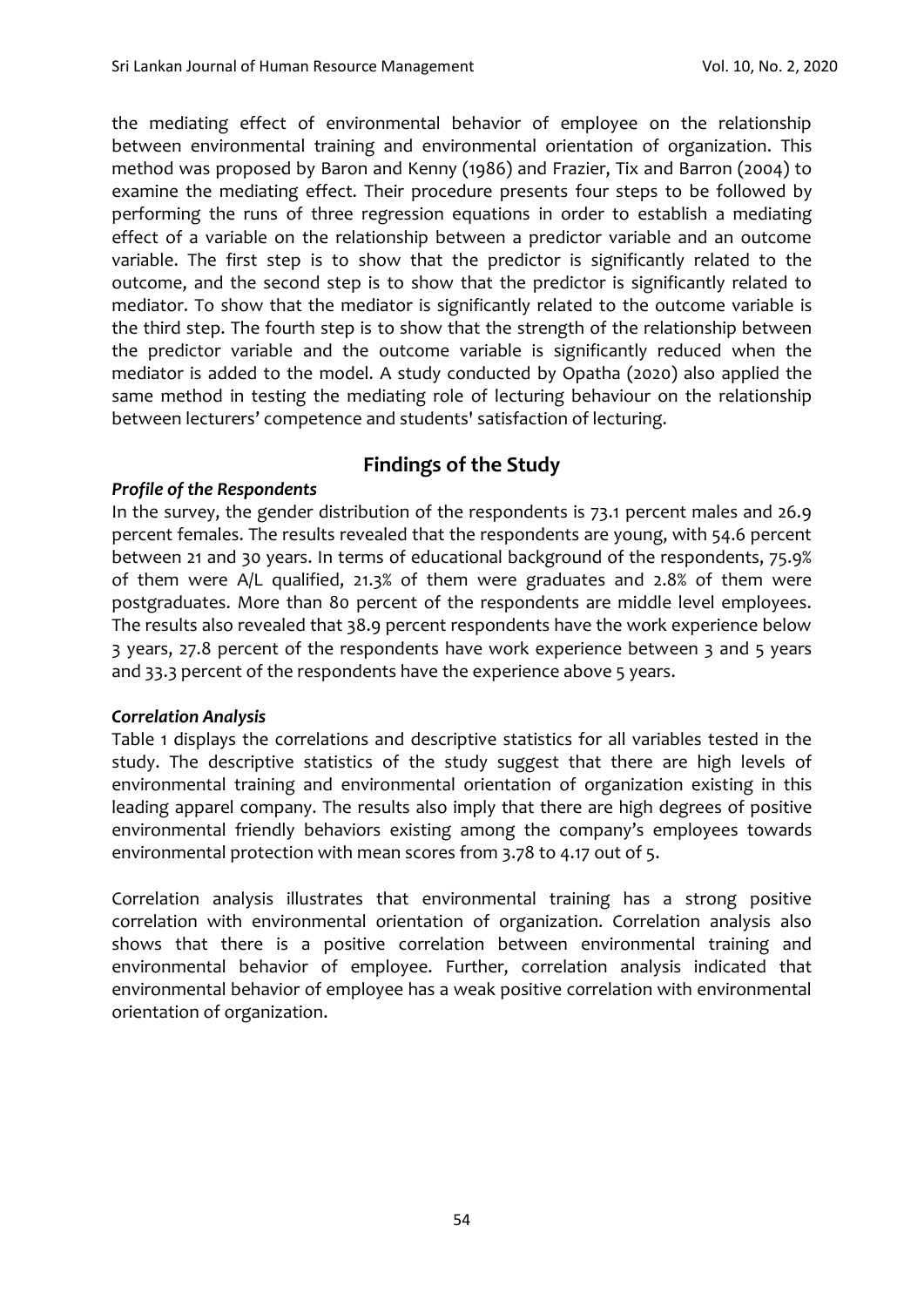| <b>Variables</b>                                                                                                                     | Mean | <b>SD</b> |           |          |  |  |
|--------------------------------------------------------------------------------------------------------------------------------------|------|-----------|-----------|----------|--|--|
| 1 Environmental Training                                                                                                             | 3.87 | 0.77      |           |          |  |  |
| 2 Environmental Behavior<br>of Employee                                                                                              | 3.78 | 0.91      | $0.440**$ |          |  |  |
| Environmental<br>₹<br>Orientation of<br>Organization                                                                                 | 4.17 | 0.74      | $0.527**$ | $0.253*$ |  |  |
| Notes: N=108, **Correlation is significant at the 0.01 level (2-tailed), *Correlation is<br>significant at the 0.05 level (2 tailed) |      |           |           |          |  |  |

**Table 1: Descriptive Statistics and Correlation Matrix** 

#### *Mediation Analysis*

Table 2 shows the results of mediation analysis. Step-1 which tests the effect of the predictor (environmental training) on the outcome (environmental orientation of organization) was performed (regression coefficient=0.527, p=0.000). The result indicates that environmental training is positively and significantly related to environmental orientation of organization.

| <b>Step</b>    | <b>Independent Variable</b>           | <b>Dependent Variable</b>                       | R <sup>2</sup> | β     | Sig.  |
|----------------|---------------------------------------|-------------------------------------------------|----------------|-------|-------|
| $\mathbf{1}$   | Environmental<br>Training             | Environmental<br>Orientation of<br>Organization | 0.278          | 0.527 | 0.000 |
| $\overline{2}$ | Environmental<br>Training             | Environmental<br><b>Behavior of Employee</b>    | 0.194          | 0.440 | 0.000 |
| $\overline{3}$ | Environmental<br>Behavior of Employee | Environmental<br>Orientation of<br>Organization | 0.064          | 0.253 | 0.008 |
| $\overline{4}$ | Environmental<br>Training             | Environmental<br>Orientation of                 | 0.278          | 0.516 | 0.000 |
|                | Environmental<br>Behavior of Employee | Organization                                    |                | 0.026 | 0.782 |

#### **Table 2: Simple Mediation Analysis**

Step-2 shows that environmental training is positively and significantly related to environmental behavior of employee (regression coefficient = 0.440, p=0.000). The result reveals that the predictor is significantly related to the mediator.

The result of step-3 indicates that environmental behavior of employee is positively related to environmental orientation of organization (regression coefficient=  $0.253$ ,  $p =$ 0.008). The result reveals that the mediator is significantly related to the outcome.

Finally, based on the mediation analysis, from step 1 to step 3, the relationships between the variables are significant as sig value is less than 0.05. In the step 4, environmental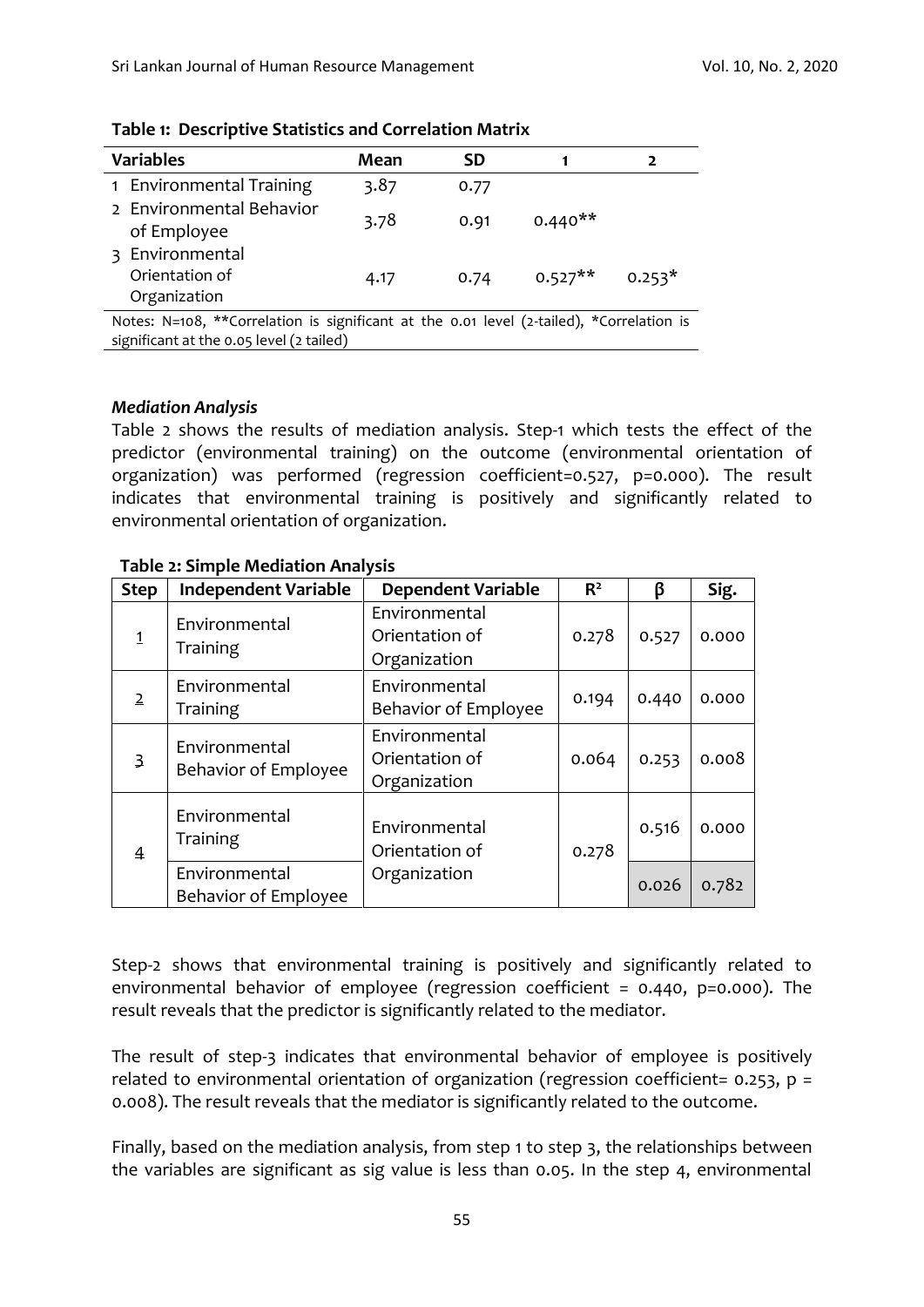behavior of employee (0.782) is insignificant while environmental training (0.000) is significant. The results of mediation analysis suggest that environmental behavior of employee does not mediate the relationship between environmental training and environmental orientation of organization. The analysis yield results quite different what was hypothesized in Hypothesis 4  $(H<sub>4</sub>)$ .

## **Discussion and Recommendation**

The empirical evidence suggests that there is a significant and positive relationship existing between environmental training and environmental orientation of organization. This result provides a support to the first hypothesis of the study. Environmental training is the key element to the success of organization's environmental improvement efforts and determines the environmental orientation of organization. Without proper environmental training to the employees achieving the environmental orientation of organization becomes unrealistic. Environmental training activities make a constructive and cost-effective contribution to successfully confront the environmental challenges of the organizations. Further, in an organizational context, environmental training highly contributes to create, develop and sustain the environmentally oriented employees by enhancing the environmental knowledge, skills, attitude, awareness and behavior of employees. In addition to that, environmental training can be considered as the motivating factor to improve the employee's active participation in the environmental initiatives and practices of organization which directly contribute to achieve the environmental orientation of organization. The results of the current study suggest that when employees obtain high level of environmental training it directly contributes to improve the environmental orientation of organization. This finding was consistent with previous studies which suggested that environmental training contributes to enhance the environmental orientation of organization (Fernandez, Junquera and Ordiz, 2003; Perron, Cote and Duffy, 2006; Ji et al., 2012).

The results of analysis further indicate that a significant and positive relationship exists between environmental training and environmental behavior of employee. In other words, environmental training is a highly fruitful practice among the green HRM practices for fostering the environmentally friendly behaviors of employee at workplace. Actual environmentally friendly behavior of employee is crucial to achieve the environmental goals of organization. In this context, environmental training plays a significant role in creating, shaping and developing the actual environmentally friendly behaviors among the organization's employees which turn in leads to enhance the environmental orientation of organization. It is possible to promote the environmentally friendly behavior of employee through the appropriate environmental training by developing the environmental knowledge, skills, awareness and positive environmental attitude. Implementing the environmental management system is impossible without promoting positive environmental behaviors among the employees. Environmental training helps to understand the environmental issues of the organization and motivate the employees to foster the environmentally friendly innovative behavior and environmentally responsible actions to promote the environmental quality of organization. Such environmental training not only contributes to motivate the employees to foster the environmental behaviors at workplace but also to motivate the employees to transmit such environmental behaviors to their home as well as society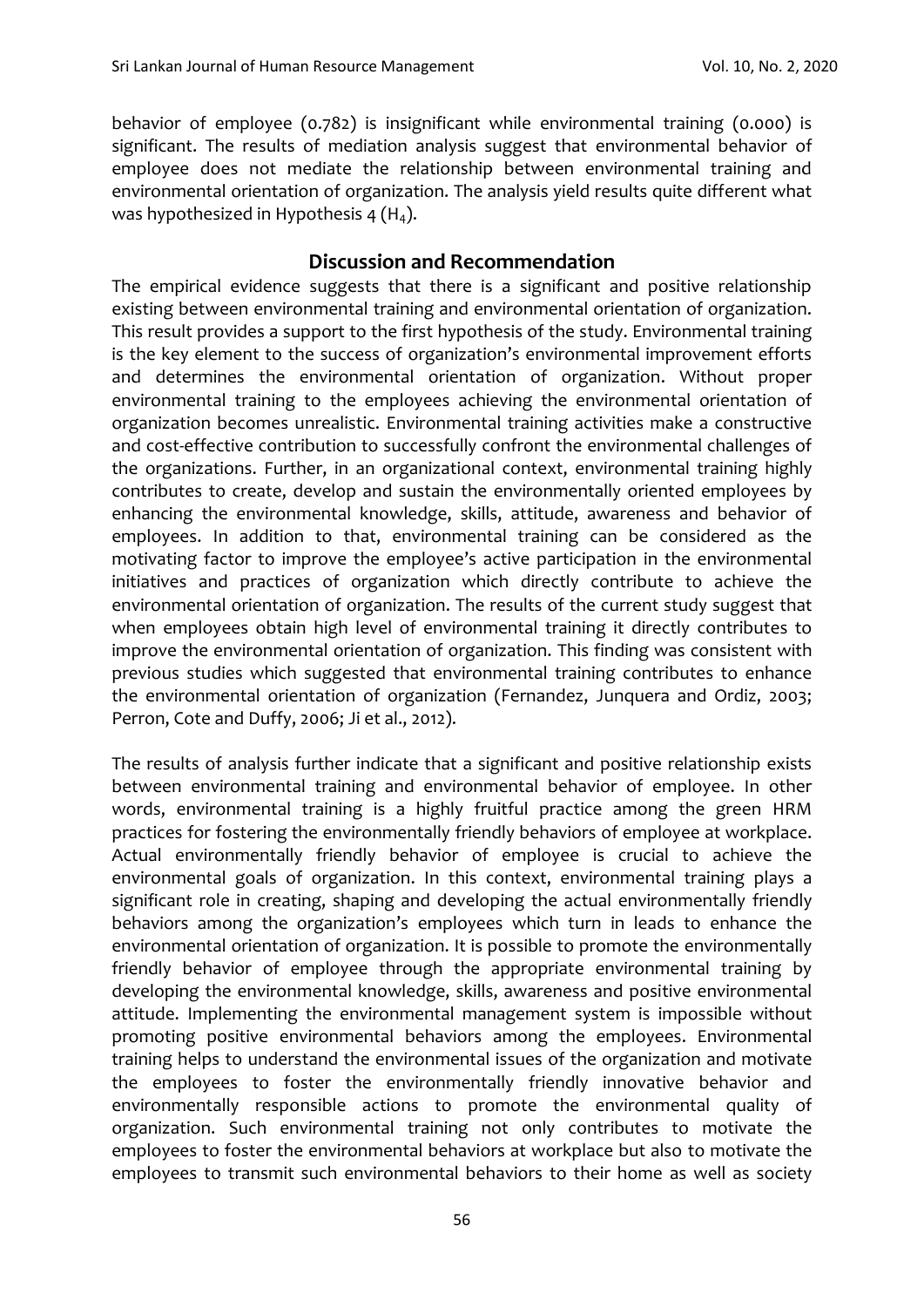which highly contribute to reduce environmental pollution and future environmental degradation. For instance, if an employee is trained on recycling, he/she will be engaged in the recycling behavior at workplace and also at home. Hence, environmental training is considered as one of the socially responsible activities of the organization. Thus, organizations are able to promote the actual environmental behavior of employee by focusing on providing the environmental training. This finding lends to support to the previous studies which suggested that it is possible to enhance the environmental behavior of employee through the environmental training (Pallie and Boiral 2013; Sammalisto and Brorson, 2008; Peron, Cote and Duffy, 2006).

The results have shown that there is a significant but weak positive relationship between environmental behavior of employee and environmental orientation of organization. In other words, actual environmental behavior of employee such as suggesting ideas to reduce the negative impact on the environment, applying new ideas for reducing the negative impact on the environment, recycling and reusing materials, and reducing energy usage and many more were positively associated with environmental orientation of the surveyed company but this association was inadequate. The findings of the study suggest that company must pay a special attention on enhancing the environmental behavior of employee in order to improve the environmental orientation of organization. Because, environmental behaviors of the employees contribute to achieve the environmental goals of the organization such as reducing the carbon footprint, water consumption, and waste to landfill which in turn leads to improve the environmental orientation of organization. Therefore, organizations should provide the opportunities to the employees to engage in the environmentally friendly behavior at workplace to improve the environmental orientation of organization. In addition, organizations can provide the incentives and rewards to the green employees in order to enhance the environmental behavior of employees. The finding of the current study matches with findings of the recent researches (Boiral, 2009; Unsworth, Dmitrieva and Adriasola, 2013; Young et al., 2015; Kim et al., 2016). The researchers discovered through their research works that environmental behavior of employee is one of the important factors which lead to improve the environmental orientation of organization.

Moreover, this study is unique in testing the mediating role of environmental behavior; prior researchers have not examined this mediating effect. However, results did not provide empirical support for the hypothesis developed through the literature review that environmental behavior of employee mediates the relationship between environmental training and environmental orientation of organization. This finding contrasts with the theoretical argument of the study. Theoretical evidence of the study suggested that environmental behavior of employee mediates the relationship between environmental training and environmental orientation of organization. The empirical finding of the study is different from what was hypothesized. Hence, further empirical studies should be carried out to test and prove the theoretical argument of this study.

## **Conclusion**

This study concluded that there is a positive and significant relationship existing between environmental training and environmental orientation of organization. Similarly, there is a positive and significant relationship existing between environmental training and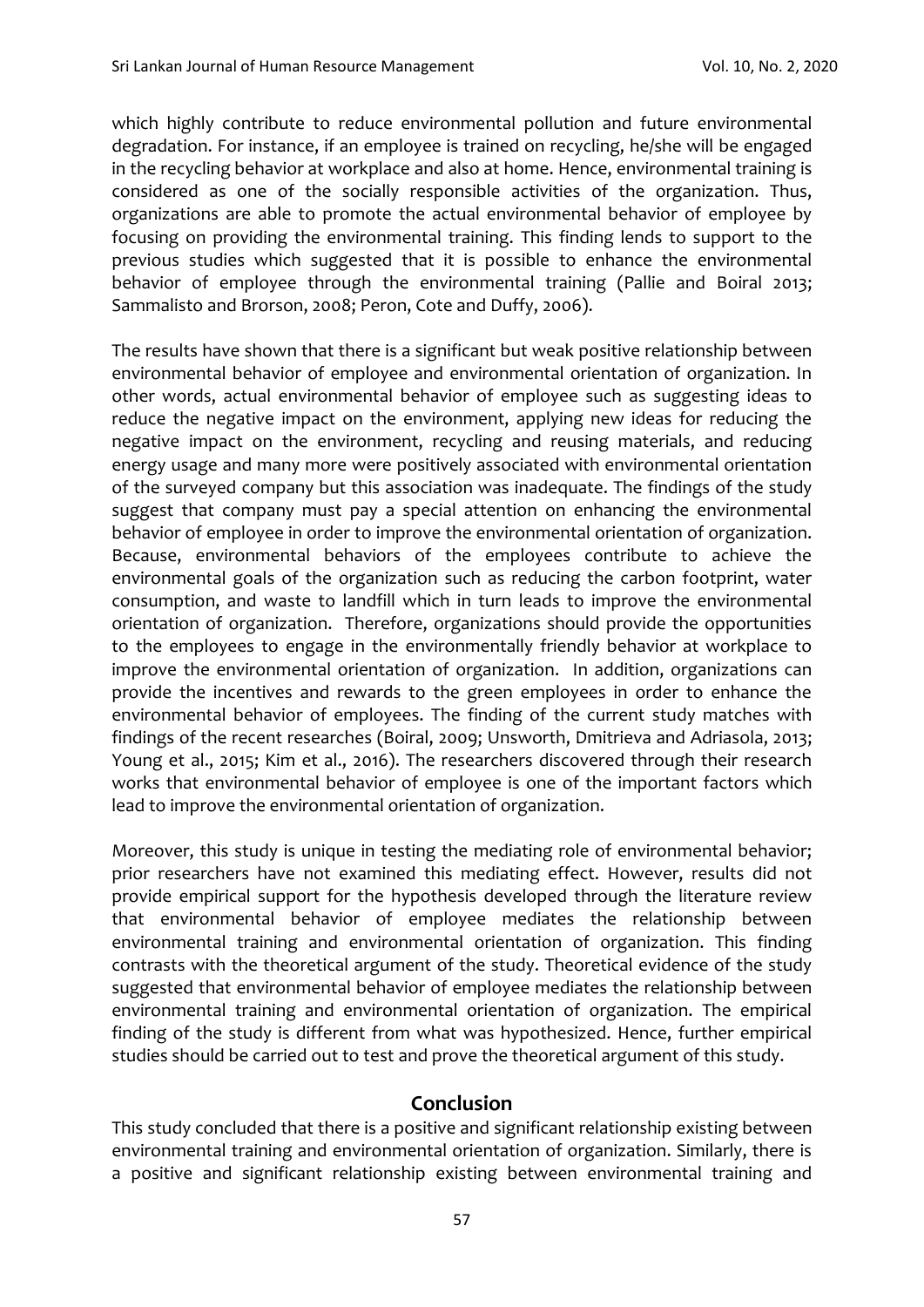environmental behavior of employee. At the same time, environmental behavior of employee has a weak positive but significant relationship with environmental orientation of organization. Moreover, the findings of the study revealed that, environmental behavior of employee does not mediate the relationship between environmental training and environmental orientation of organization.

This study has certain significant implications in this research area. The study contributes to the emerging literature in this area by reviewing related literature in connection with the relationships among environmental training, environmental behavior of employee and environmental orientation of organization. This may be a first study that examines the meditating role of environmental behavior of employee in the relationship between environmental training and environmental orientation of organization. Previous researchers have not adequately addressed this research gap. It still remains unclear. Further, considerations should therefore be given to the mediating role of environmental behavior of employee in the relationship between environmental training and environmental orientation of organization. This study is also useful to the managers who are seeking to improve their organization's environmental orientation and performance. Based on this study, managers will be able to understand the importance of the environmental training and environmental behavior of employee to enhance the environmental orientation of organization.

Apart from these, this study provides opportunities to the future researchers to test and verify the mediating role of environmental behavior of employee in different contexts. And future studies have the further opportunities to consider the antecedent variables related to this study. This study was conducted in Sri Lankan context. Whether these findings are equally applicable to other countries need to be tested in comparative studies. The results of this study have some limitations, and some points need further research. First this study focuses on only one apparel manufacturing company in Sri Lanka. The study results warrant further studies that could examine different samples in other industries or countries. Moreover, this study tested hypotheses with a questionnaire survey that provided only cross-sectional data and did not consider or gather longitudinal data. Therefore, future studies can focus on a longitudinal study in this research area. Finally, future studies may try to examine other mediators in the relationship between environmental training and environmental orientation of organization, increasing our understanding of how environmental training affects environmental orientation and performance of organizations.

#### **References**

- Ahmad, S. (2015), Green human resource management: policies and practices, *Cogent Business& Management*, Vol. 2, No.1, pp. 1-13. <http://dx.doi.org/10.1080/23311975.2015.1030817>
- Aragón-Correa, J.A. (1998), Strategic proactivity and firm approach to the natural environment, *Academy of Management Journal*, Vol. 41, No. 5, pp. 556-567. <http://dx.doi.org/10.2307/256942>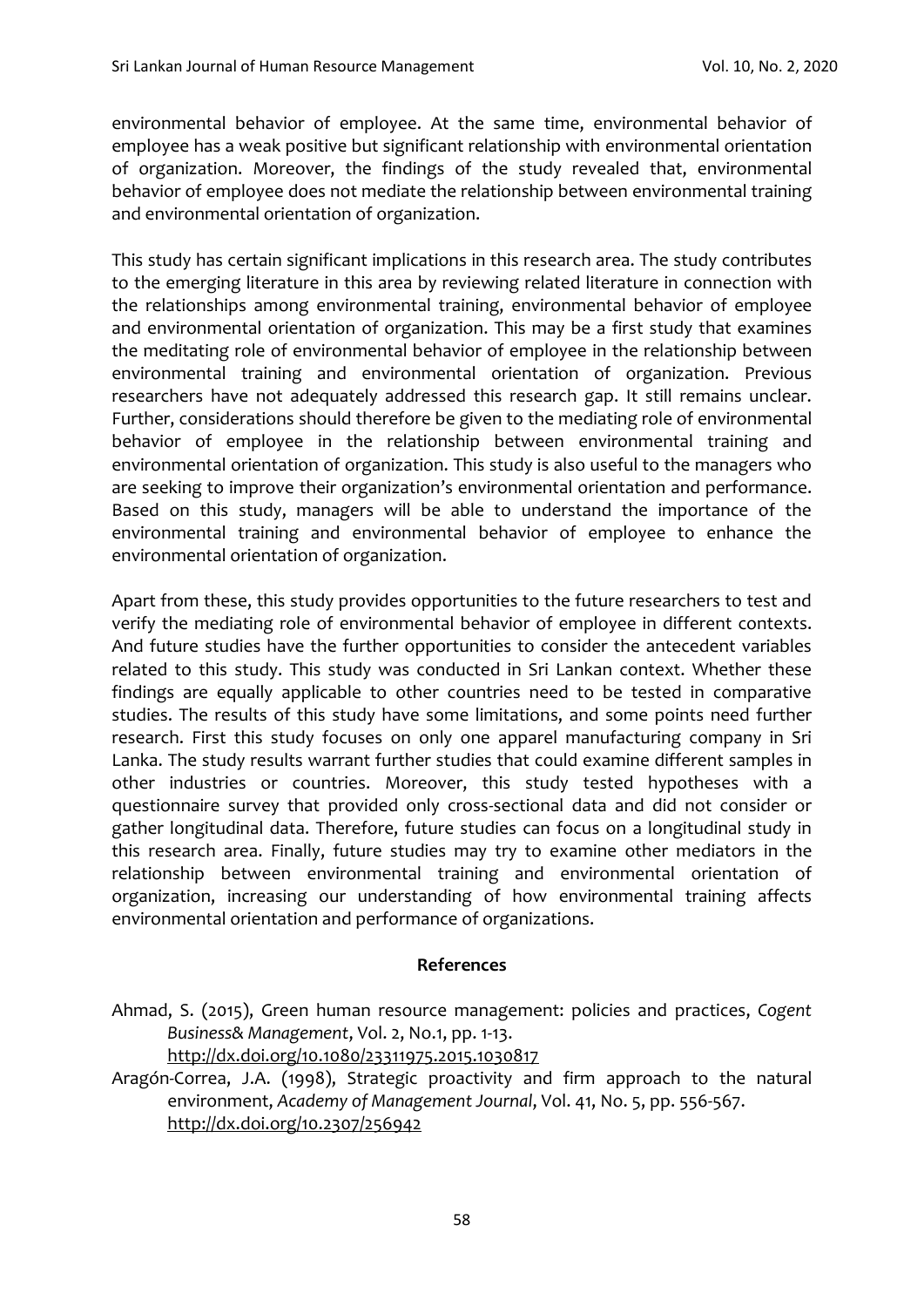- Arulrajah, A.A., Opatha, H.H.D.N.P. and Nawaratne, N.N.J. (2015), Green human resource management practices: A review, *Sri Lankan Journal of Human Resource Management,* Vol*.* 5, No. 1, pp. 1-16[.https://doi.org/10.4038/sljhrm.v5i1.5624](https://doi.org/10.4038/sljhrm.v5i1.5624)
- Arulrajah, A.A., Opatha, H.H.D.N.P. and Nawaratne, N.N.J. (2016), Employee Green Performance of Job: A Systematic Attempt towards Measurement, *Sri Lankan Journal of Human Resource Management*, Vol. 6, No. 1, pp. 37-62.
- Banerjee, S.B. (2002), Corporate environmentalism: The construct and its measurement, *Journal of business research*, Vol. 55, No. 3, pp. 177-191. http://dx.doi.org/10.1016/S0148-2963 (00)00135-1
- Bansal, P. (2005), Evolving sustainability: A longitudinal study of corporate sustainable development, *Strategic Management Journal*, Vol. 26, No. 3, pp. 197-218. <http://dx.doi.org/10.1002/smj.441>
- Baron, R.M. and Kenny, D.A. (1986), The moderator-mediator variable distinction in social psychology research: conceptual, strategic and statistical considerations, *Journal of Personality and Social Psychology*, Vol. 51, No. 6, pp. 1173-1182. [http://dx.doi.org/10.1037/0022-3514.51.6.1173](http://psycnet.apa.org/doi/10.1037/0022-3514.51.6.1173)
- Berry, M.A. and Rondinelli, D.A (1998), Proactive corporate environmental management: A new industrial revolution, *The Academy of Management Executive*, Vol. 12, No. 2, pp. 38-50.
- Boiral, O. (2009), Greening the corporation through organizational citizenship behaviors, *Journal of Business Ethics,* Vol. 87, No. 2, pp. 221-236. http://dx.doi.org/10.1007/s10551-008-9881-2
- Boiral, O., Paille, P. and Raineri, N. (2015), *The nature of employees' pro-environmental behaviors,* The psychology of green organizations, Oxford University Press, New York.
- Brío, J.Á., Fernandez, E. and Junquera, B. (2007), Management and employee involvement in achieving an environmental action-based competitive advantage: an empirical study, *The International Journal of Human Resource Management*, Vol. 18, No. 4, pp. 491-522.

http:// dx.doi.org/10.1080/09585190601178687.

Central Bank of Sri Lanka (2015), *Annual Report*, Colombo: Sri Lanka.

- Chan, R.Y.K (2005), Does the natural resource based view of the firm apply in emerging economy?, *Journal of Management Studies*, Vol.42, No. 3, pp. 625-672. <http://dx.doi.org/10.1111/j.1467-6486.2005.00511.x>
- Cook, J. and Seith, B.J (1992), Designing an effective environmental training program, *Journal of Environmental Regulation*, Vol. 2, No.1, pp. 53-62.
- Cole, M.A., Elliott, R.J. and Strobl, E. (2008), The environmental performance of firms: The role of foreign ownership, training, and experience, *Ecological Economics*, Vol. 65, No. 3, pp. 538-546.
- Daily, B.F., Bishop, J.W. and Govindarajulu, N. (2009), A conceptual model for organizational citizenship behavior directed toward the environment, *Business & Society*, Vol. 48, No. 2, pp. 243-256.
- Daily, B. and Huang, S. (2001), Achieving sustainability through attention to human resource factors in environmental management, *International Journal of Operational and Production Management*, Vol. 21, No. 12, pp. 1539-1552.
- Davis, M.C. and Challenger, R. (2013), Environmentally sustainable work behavior, *Wiley Encyclopedia of Management*, Vol. 3, No.1, pp. 1-10.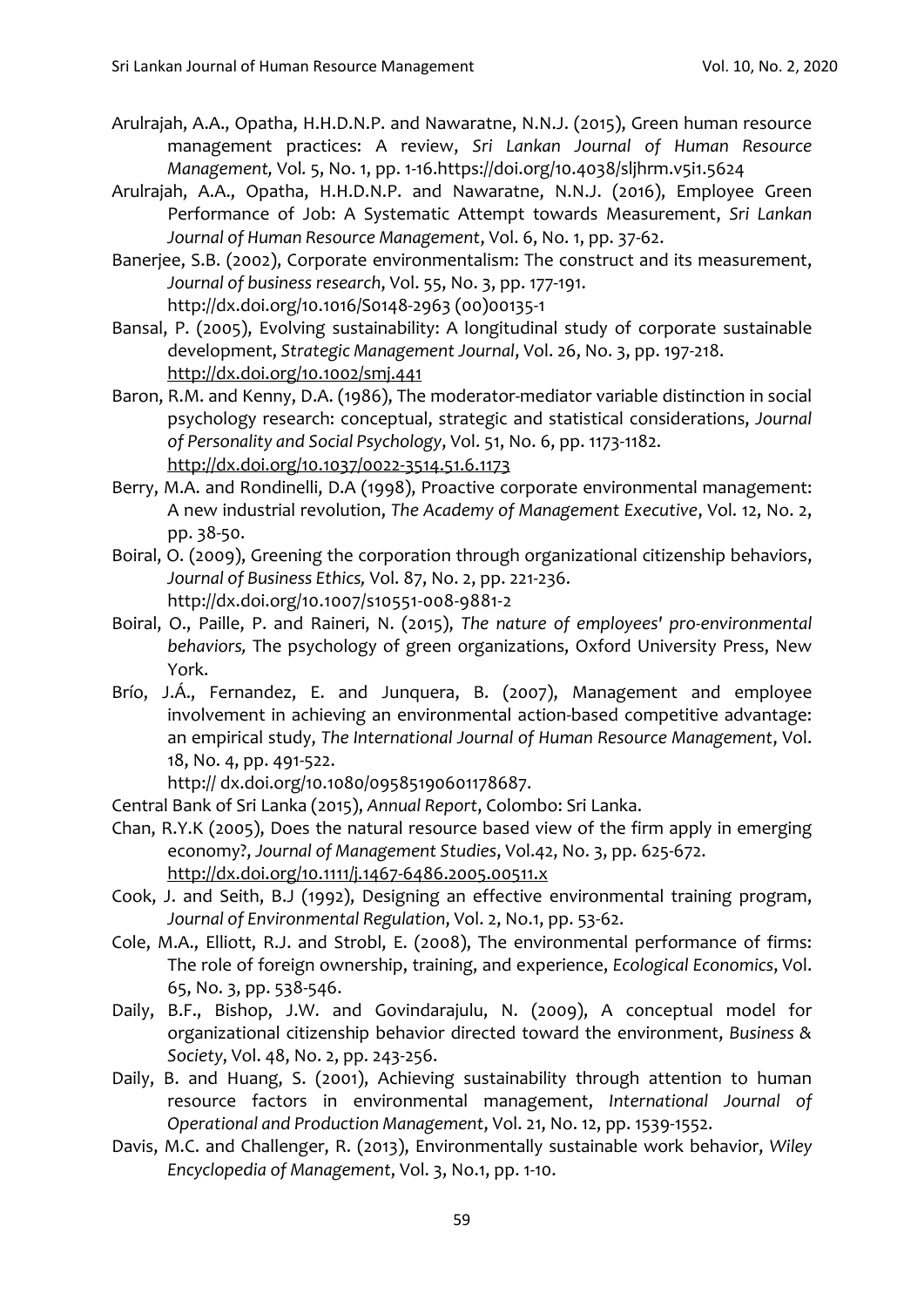- Delmas, M. and Toffel, M.W. (2004), Stakeholders and environmental management practices: an institutional framework, *Business Strategy and the Environment*, Vol. 13, pp. 209–222.
- Fernandez, E., Junquera, B. and Ordiz, M. (2003), Organizational culture and human resources in the environmental issue, *The International Journal of Human Resource Management*, Vol. 14, No. 4, pp. 634-656. http:// dx.doi.org/10.1080/0958519032000057628
- Field, A. (2005), *Discovering statistics using SPSS*, (2nd ed), Sage Publication, London.
- Frazier, P.A., Fix, A.P. and Barron, K.E. (2004),Testing Moderator and Mediator Effects in Counseling Psychology Research, *Journal of Counseling Psychology*, Vol. 51, No. 1, pp.115-134.
- Govindarajulu, N. and Daily, B.F. (2004), Motivating employees for environmental improvement, *Industrial Management & Data Systems*, Vol. 104, No. 4, pp. 364-372.
- Graves, L.M, Sarkis, J. and Zhu, Q. (2013), How transformational leadership and employee motivation combine to predict employee pro-environmental behaviors in China, *Journal of Environmental Psychology*, Vol. 35, pp. 81-91.
- Jabbar, M.H. and Abid, M. (2014), GHRM: Motivating Employees towards Organizational Environmental Performance, *MAGNT Research Report*, Vol. 2, No. 4, pp. 267-278.
- Jabbour, C.J.C. and Santos, F.C.A. (2008a), The central role of human resource management in the search for sustainable organizations, *The International Journal of Human Resource Management*, Vol. 19, No. 12, pp. 2133-2154. <http://dx.doi.org/10.1080/09585190802479389>
- Jabbour, C.J.C. and Santos, F.C.A. (2008b), Relationships between Human Resource Dimensions and Environmental Management in Companies: Proposal of a Model, *Journal of Cleaner Production*, Vol. 16, No. 1, pp. 51-58. http://doi.org/10.1016/j.jclepro.2006.07.025
- Jabbour, C.J.C., Teixeira, A.A., Oliveira, J.H.C. and Soubihia, D.F. (2010), Managing environmental training in organizations: Theoretical review and proposal of a model, *Management of Environmental Quality: An International Journal*, Vol. 21, No. 6, pp. 830-844.http://dx.doi.org/10.1108/14777831011077673
- Jackson, S.E., Renwick, D.W.S., Jabbour, C.J.C. and Muller-Camen, M. (2011), State-of-theart and future directions for green human resource management: Introduction to the special issue, *German Journal of Human Resource Management*, Vol. 25, No. 2, pp. 99-116.
	- <http://dx.doi.org/10.1177/239700221102500203>
- Jahangir, N. and Begum, N. (2008), The role of perceived usefulness, perceived ease of use, security and privacy, and customer attitude to engender customer adaptation in the context of electronic banking, *African Journal of Business Management*, Vol.2, No. 2, pp. 32-40.
- Ji, L., Huang, J., Liu, Z., Zhu, H. and Cai, Z. (2012), The effects of employee training on the relationship between environmental attitude and firms' performance in sustainable development, *The International Journal of Human Resource Management,* Vol. 23, No. 14, pp. 2995-3008. <http://dx.doi.org/10.1080/09585192.2011.637072>
- Kim, S.H., Kim, M., Han, H.S. and Holland, S. (2016), The determinants of hospitality employees' pro-environmental behaviors: The moderating role of generational differences, *International Journal of Hospitality Management*, Vol. 52, pp. 56-67.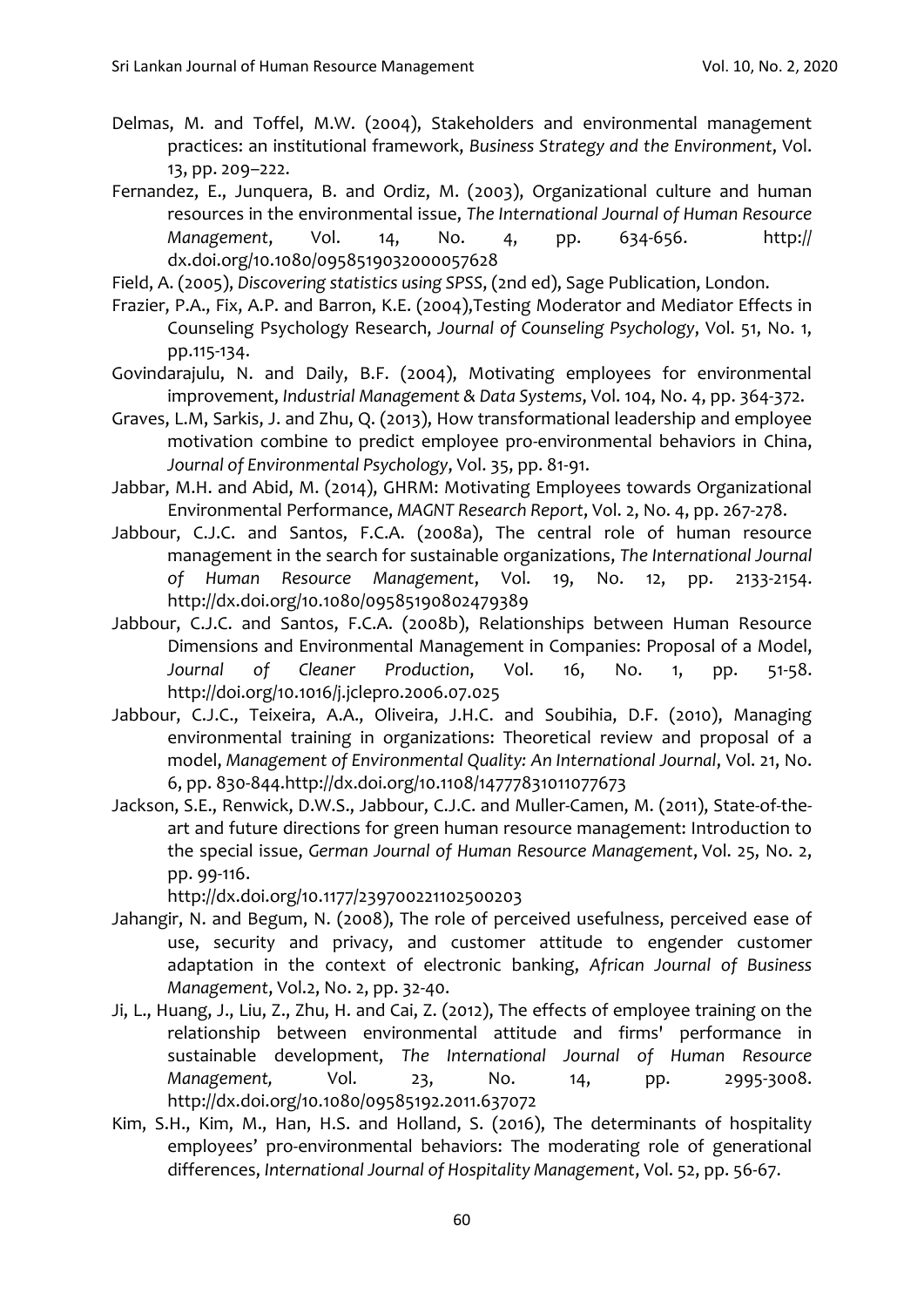http://doi.org/10.1016/j.ijhm.2015.09.013

- Luarn, P. and Lin, H.H. (2005), Toward an understanding of the behavioral intention to use mobile banking, *Computers in human behavior,* Vol. 21, No. 6, pp. 873-891. <http://dx.doi.org/10.1016/j.chb.2004.03.003>
- Mangas, V.J., Martinez, P. and Pedauye, R. (1997), Analysis of environmental concepts and attitudes among biology degree students, *The Journal of Environmental Education*, Vol. 29, No. 1, pp. 28-33.
- North, K. (1997), *Environmental Business Management – An Introduction*, 2nd ed, International Labour Office, Geneva.
- Ones, D.S. and Dilchert, S. (2012), Environmental sustainability at work: A call to action, *Industrial and Organizational Psychology*, Vol. 5, No. 4, pp. 444-466. <http://dx.doi.org/10.1111/j.1754-9434.2012.01478.x>
- Opatha, H.H.D.N.P. and Arulrajah, A.A. (2014), Green Human Resource Management: Simplified General Reflections, *International Business Research,* Canadian Center of Science and Education, Vol. 7, No. 8, pp. 101-112[.http://dx.doi.org/10.5539/ibr.v7n8p101](http://dx.doi.org/10.5539/ibr.v7n8p101)
- Opatha, H.H.D.N.P. (2013), Green Human Resource Management: A Simplified Introduction, *Proceedings of the HR Dialogue 2013*, Department of HRM, Faculty of Management Studies and Commerce, University of Sri Jayewardenepura, pp. 22- 41.
- Opatha, H.H.D.N.P. (2009), *Human Resource Management*, Author Publication, Nugegoda, Colombo: Sri Lanka.
- Opatha, H.H.D.N.P. (2020), Influence of Lecturers' Competence on Students' Satisfaction of Lecturing: Evidence for Mediating Role of Lecturing Behaviour, *Universal Journal of Educational Research*, Vol. 8, Vol.4, pp.1167-1179. http:// 10.13189/ujer.2020.080406
- Paille, P and Boiral, O. (2013), Pro-environmental behavior at work: construct validity and determinants, *Journal of Environmental Psychology*, Vol. 36, pp.118-128.
- Perron, G.M, Cote, R.P and Duffy, J.F (2006), Improving environmental awareness training in business', *Journal of Cleaner Production*, Vol. 14, No. 6, pp.551-562. <http://dx.doi.org/10.1016/j.jclepro.2005.07.006>
- Pooley, J.A. and O'Connor, M. (2000), Environmental education and attitudes emotions and beliefs are what is needed, *Environment and behavior*, Vol. 32, No. 5, pp.711- 723.
- Ramus, C.A. (2002), Encouraging innovative environmental actions: what companies and managers must do, *Journal of world business*, Vol. 37, No. 2, pp.151-164. [http://dx.doi.org/10.1016/S1090-9516\(02\)00074-3](http://dx.doi.org/10.1016/S1090-9516(02)00074-3)
- Renwick, D.W.S., Redman, T. and Maguire, S. (2008), Green HRM: A review, process model, and research agenda, Discussion Paper Series, the University of Sheffield Management School. Retrieved from http://www.sheffield.ac.uk/content/1/c6/08/70/89/2008-01.pdf
- Renwick, D.W.S., Redman, T. and Maguire, S. (2013), Green human resource management: A review and research agenda, *International Journal of Management Reviews*, Vol. 15, No. 1, pp.1-14. http://dx.doi.org/14. 10.1111/j.1468-2370.2011.00328.x
- Robertson, J.L and Barling, J.(2013), Greening organizations through leaders' influence on employees' pro‐environmental behaviors, *Journal of Organizational Behavior*, Vol. 34, No. 2, pp.176-194.